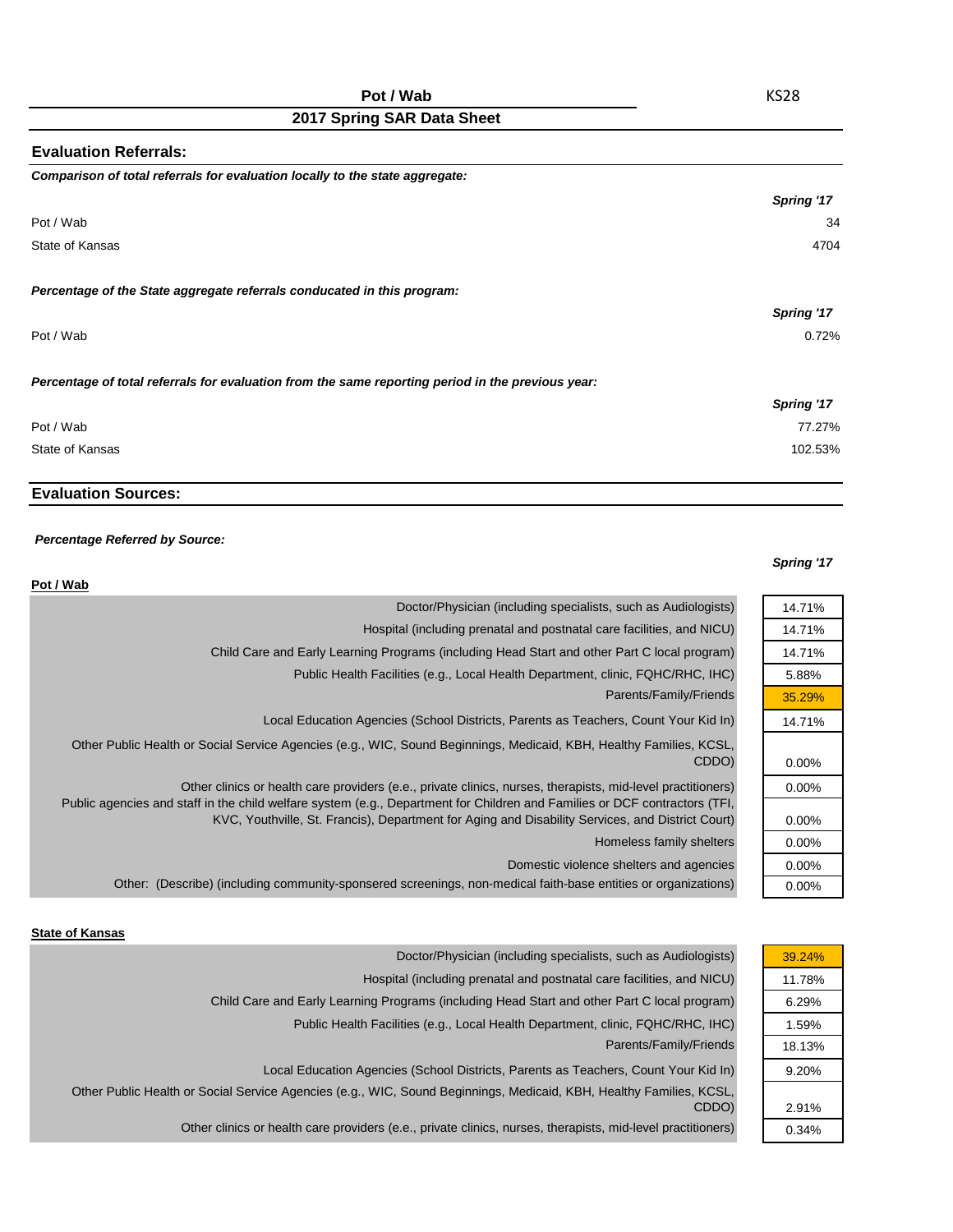| KVC, Youthville, St. Francis), Department for Aging and Disability Services, and District Court)               | 7.99%      |
|----------------------------------------------------------------------------------------------------------------|------------|
| Homeless family shelters                                                                                       | 0.02%      |
| Domestic violence shelters and agencies                                                                        | 0.00%      |
| Other: (Describe) (including community-sponsered screenings, non-medical faith-base entities or organizations) | 2.49%      |
| Total referred but not evaluated:                                                                              |            |
|                                                                                                                | Spring '17 |
| Pot / Wab                                                                                                      | 7          |
| State of Kansas                                                                                                | 1583       |
| Percentage of referrals that were not evaluated:                                                               |            |
|                                                                                                                | Spring '17 |
| Pot / Wab                                                                                                      | 20.59%     |
| State of Kansas                                                                                                | 33.65%     |
| Percentage of reasons for not completing evaluations:                                                          |            |
|                                                                                                                | Spring '17 |
| Pot / Wab                                                                                                      |            |
| <b>Family Declined</b>                                                                                         | 71.43%     |
| Moved                                                                                                          |            |
| <b>Could Not</b>                                                                                               | 0.00%      |
| Locate Family                                                                                                  | 28.57%     |
| In Process                                                                                                     | 0.00%      |
| Other                                                                                                          | 0.00%      |
|                                                                                                                |            |
|                                                                                                                |            |

**State of Kansas** 

| 24.64%   | <b>Family Declined</b> |
|----------|------------------------|
| 3.60%    | Moved                  |
|          | <b>Could Not</b>       |
| 22.17%   | Locate Family          |
| 49.59%   | In Process             |
| $0.00\%$ | Other                  |
|          |                        |

| 24.64%   |
|----------|
| 3.60%    |
| 22.17%   |
| 49.59%   |
| $0.00\%$ |

**Timelines:**

#### *Percentage of referrals not meeting seven-day timeline:*

|                                                               | <b>Spring '17</b> |
|---------------------------------------------------------------|-------------------|
| Pot / Wab                                                     | $0.00\%$          |
| State of Kansas                                               | $0.00\%$          |
|                                                               |                   |
| Percentage of IFSPs not developed within the 45-day timeline: |                   |
|                                                               | Spring '17        |
| Pot / Wab                                                     | $0.00\%$          |
| State of Kansas                                               | 19.17%            |
|                                                               |                   |

# **Local Program Proportionate Size Comparison:**

| <b>Six-Month Cumulative Count</b> |            |
|-----------------------------------|------------|
|                                   | Spring '17 |
| Pot / Wab                         | 82         |
| State of Kansas                   | 7314       |